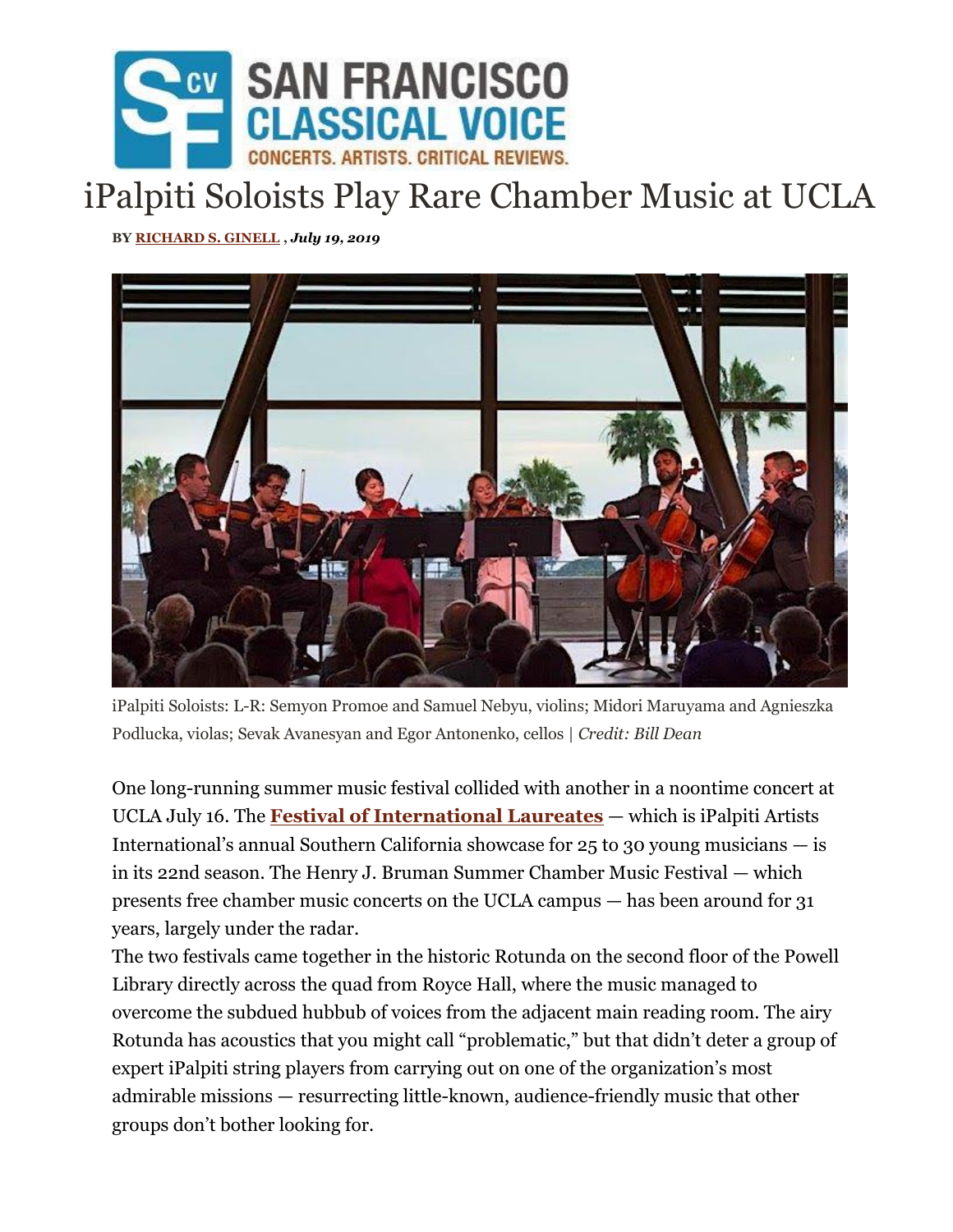For example: Did you know that Rimsky-Korsakov wrote a string sextet? Neither did I until this concert — and the piece is a gem that has been obscured by Rimsky-Korsakov's reputation as a brilliant orchestrator and opera composer. It comes in an unconventional package of five movements — four of which have fast tempos, each of which is loaded with good tunes and high-quality craftsmanship that was the result of a crash self-course on theory and counterpoint that Rimsky-Korsakov undertook in his late 20s.

If there is a single high point, it would be the third movement Scherzo, marked Vivace alla saltarello, a wonderfully racing, skittering thing that ought to have achieved great popularity. The closest relative for this sextet that I can think of is Tchaikovsky's *Souvenir de Florence*, which would make a perfect coupling on a CD (and did via the Vienna String Sextet on one of the piece's bare handful of recordings).

A polyglot sextet consisting of violinists Samuel Nebyu and Semyon Promoe, violists Midori Maruyama and Agnieszka Podlucka, and cellists Egor Antonenko and Sevak Avanesyan seemed to relish every bar of the sextet, revving up the scherzos with a rumbling energy and abandon, digging deeply into the Slavic Romantic soul in the lone slow movement. They had to fight the room in order to do so, for the Powell Rotunda has a long, long reverberation time — long enough so that Rimsky-Korsakov's textures were smudged to the point where you wondered how the players managed to stay together.



iPalpiti Soloists | *Credit: Bill Dean*